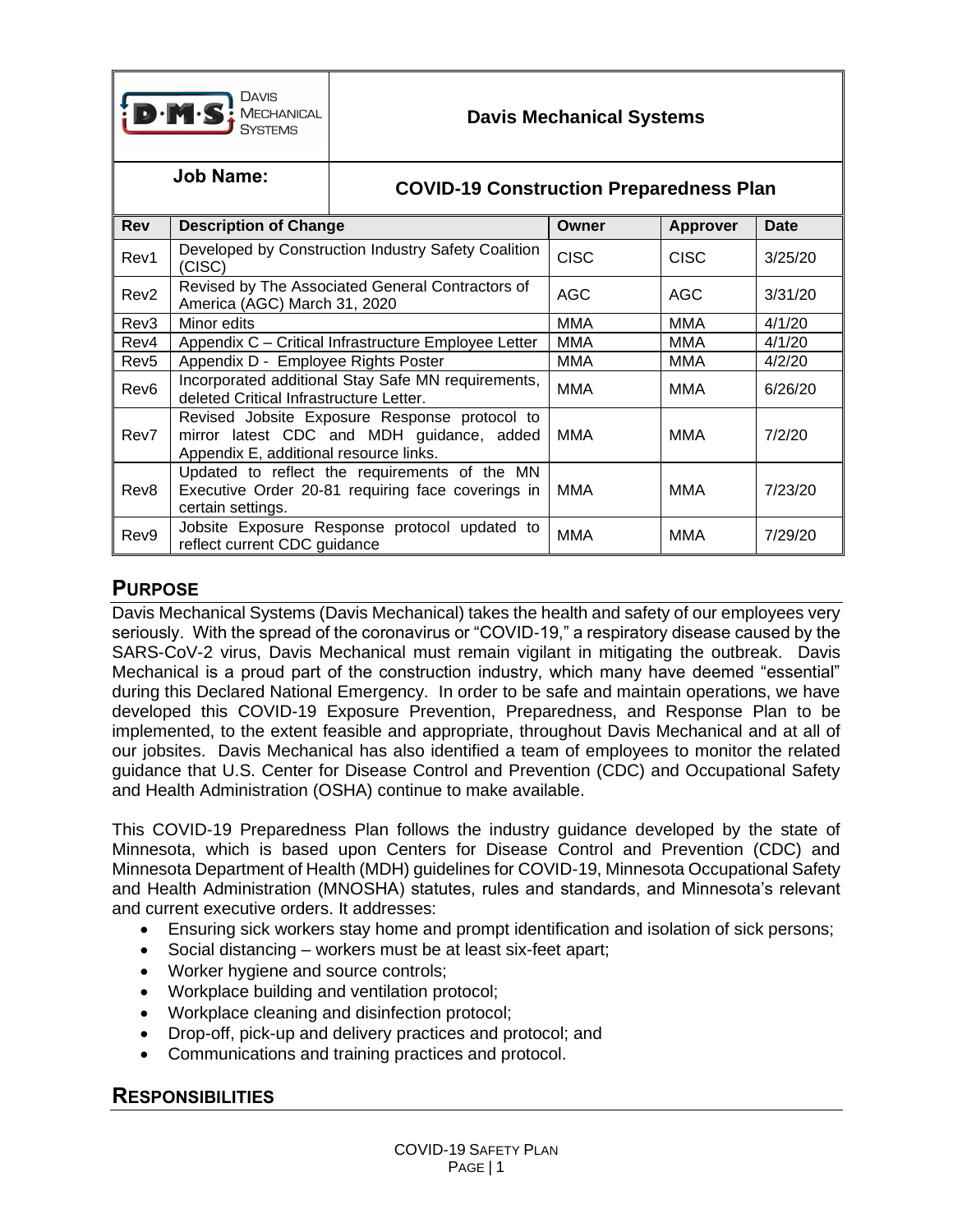#### **Plan Administrator:**

• The COVID-19 Preparedness Plan is administered by the management, who maintains the overall authority and responsibility for the plan. However, management and workers are equally responsible for supporting, implementing, complying with and providing recommendations to further improve all aspects of this COVID-19 Preparedness Plan Davis Mechanical's managers and supervisors have our full support in enforcing the provisions of this plan.

#### **Managers and Supervisors:**

• All managers and supervisors must be familiar with this Plan and be ready to answer questions from employees. Managers and supervisors must set a good example by following this Plan at all times. This involves practicing good personal hygiene and jobsite safety practices to prevent the spread of the virus. Managers and supervisors must encourage this same behavior from all employees.

#### **Employees:**

- Davis Mechanical is asking every one of our employees to help with our prevention efforts while at work. In order to minimize the spread of COVID-19 at our jobsites, everyone must play their part. As set forth below, Davis Mechanical has instituted various housekeeping, social distancing, and other best practices at our jobsites. All employees must follow these. In addition, employees are expected to report to their managers or supervisors if they are experiencing signs or symptoms of COVID-19, as described below. If you have a specific question about this Plan or COVID-19, please ask your manager or supervisor. If they cannot answer the question, please contact the Davis Mechanical Supervisor.
- OSHA and the CDC have provided the following control and preventative guidance for all workers, regardless of exposure risk:
	- o Frequently wash your hands with soap and water for at least 20 seconds. When soap and running water are unavailable, use an alcohol-based hand rub with at least 60% alcohol.
	- o Avoid touching your eyes, nose, or mouth with unwashed hands.
	- $\circ$  Follow appropriate respiratory etiquette, which includes covering for coughs and sneezes.
	- o Avoid close contact with people who are sick.
	- o Maintain social distancing at all times.
- In addition, employees must familiarize themselves with the symptoms of COVID-19, which include the following:
	- o Coughing;
	- o Fever;
	- o Shortness of breath, difficulty breathing; and
	- o Early symptoms such as chills, body aches, sore throat, headache, diarrhea, nausea/vomiting, loss of taste or smell, and runny nose.
- If you develop a fever and symptoms of respiratory illness, such as cough or shortness of breath, DO NOT GO TO WORK and call your supervisor and healthcare provider right away. Likewise, if you come into close contact with someone showing these symptoms, call your supervisor and healthcare provider right away.

### **JOBSITE PROTECTIVE MEASURES**

Davis Mechanical has instituted the following protective measures at all jobsites.

*A. General Safety Policies and Rules*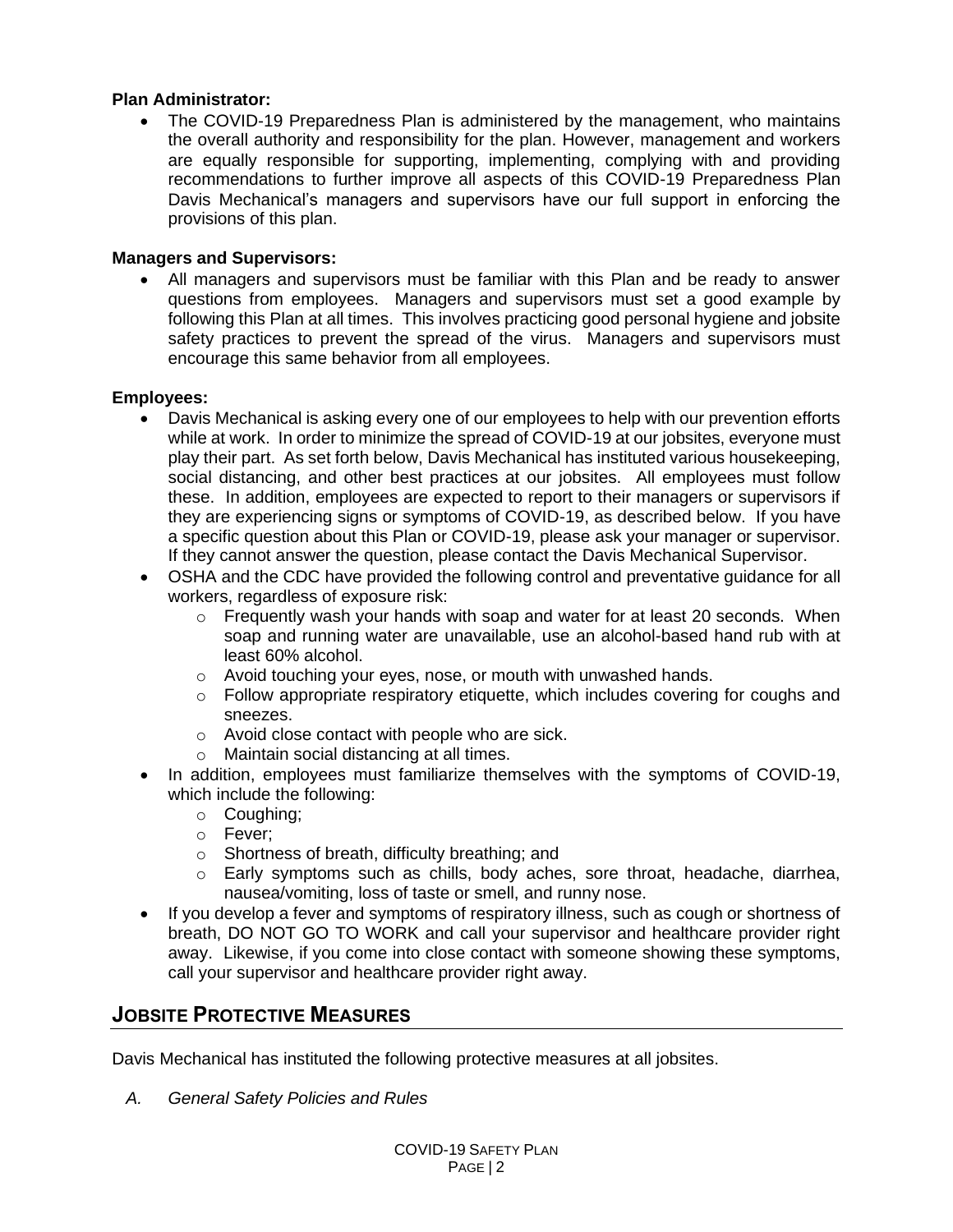- Any employee/contractor/visitor showing symptoms of COVID-19 will be asked to leave the jobsite and return home.
- Safety meetings will be by telephone, if possible. If safety meetings are conducted inperson, attendance will be collected verbally and the foreman/superintendent will signin each attendee. Attendance will not be tracked through passed-around sign-in sheets or mobile devices. During any in-person safety meetings, avoid gathering in groups of more than 10 people and participants must remain at least six (6) feet apart.
- Employees must avoid physical contact with others and shall direct others (coworkers/contractors/visitors) to increase personal space to at least six (6) feet, where possible. Where work trailers are used, only necessary employees should enter the trailers and all employees should maintain social distancing while inside the trailers.
- For tasks/activities indoors face coverings must be worn. For tasks/activities outdoors where social distancing cannot be maintained face coverings must be worn. Employees can provide their own face covering, or wear a face covering that has been provided by Davis Mechanical. Face coverings designed to be reused should be cleaned and disinfected appropriately, non reusable face coverings should be disposed of at the end of the shift.
- All in-person meetings will be limited. To the extent possible, meetings will be conducted by telephone.
- Employees will be encouraged to stagger breaks and lunches, if practicable, to reduce the size of any group at any one time to less than ten (10) people.
- Davis Mechanical understands that due to the nature of our work, access to running water for hand washing may be impracticable. In these situations, Davis Mechanical will provide, if available, alcohol-based hand sanitizers and/or wipes.
- Employees should limit the use of co-workers' tools and equipment. To the extent tools must be shared, Davis Mechanical will provide alcohol-based wipes to clean tools before and after use. When cleaning tools and equipment, consult manufacturing recommendations for proper cleaning techniques and restrictions.
- Employees are encouraged to limit the need for N95 respirator use, by using engineering and work practice controls to minimize dust. Such controls include the use of water delivery and dust collection systems, as well as limiting exposure time.
- Davis Mechanical will divide crews/staff into dedicated work crews where possible so that projects can continue working effectively in the event that one of the divided teams is required to quarantine. As part of the division of crews/staff, Davis Mechanical will divide employees into dedicated work crews, at which point employees will remain with their dedicated work crews for the reminder of the project. If there is a legitimate reason for an employee to change crews, Davis Mechanical will have sole discretion in making that alteration.
- Employees are encouraged to minimize ride-sharing. While in vehicles, employees must ensure adequate ventilation and wear face coverings where social distancing can not be maintained.
- If practicable, each employee should use/drive the same truck or piece of equipment every shift.
- In lieu of using a common source of drinking water, such as a cooler, employees should use individual water bottles.
- *B. Workers entering Occupied Building and Homes*
	- Construction and maintenance activities within occupied homes, office buildings, and other establishments, present unique hazards with regards to COVID-19 exposures. Everyone working within such establishments should evaluate the specific hazards when determining best practices related to COVID-19.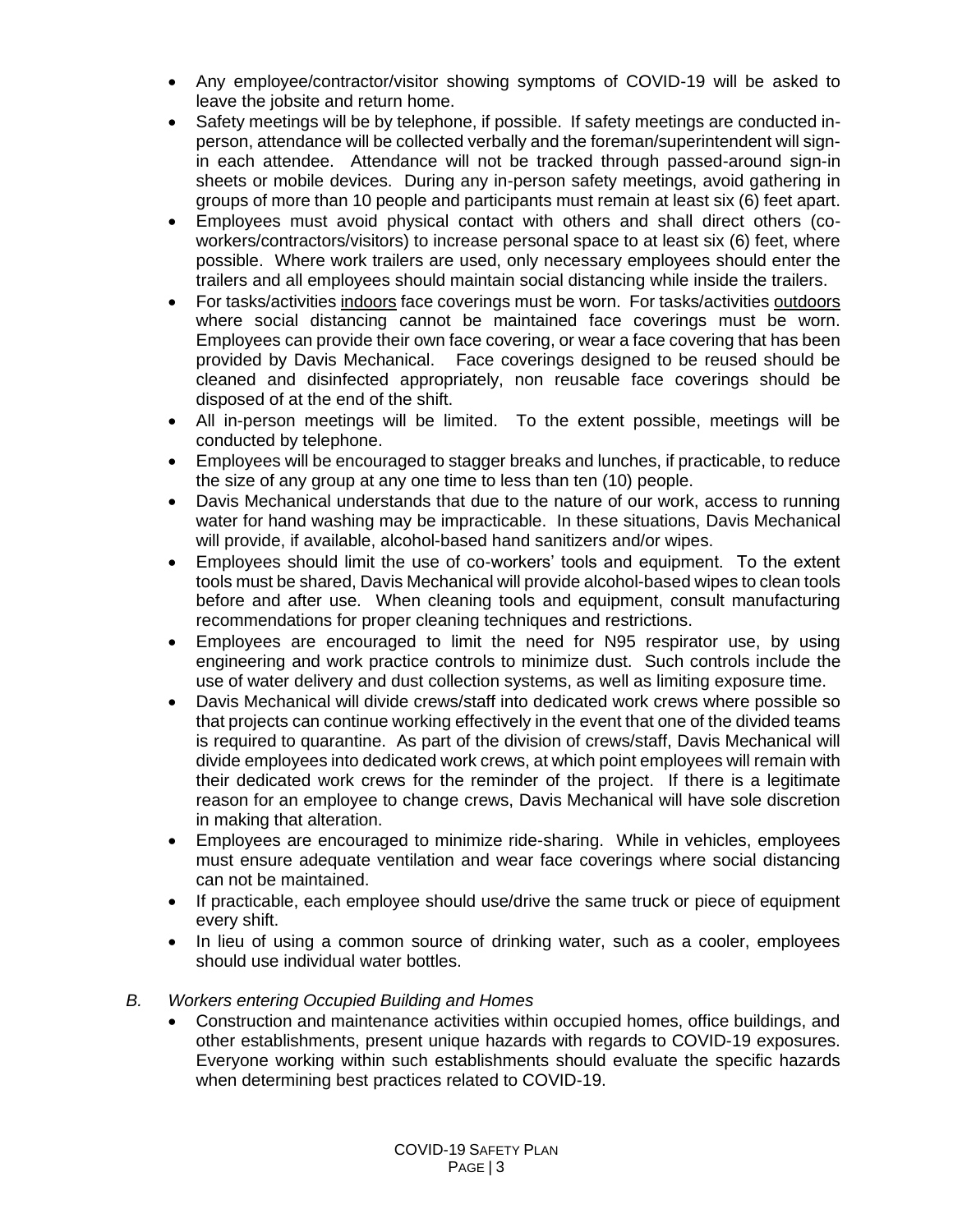- During this work, employees must sanitize the work areas upon arrival, throughout the workday, and immediately before departure. Davis Mechanical will provide alcoholbased wipes for this purpose.
- Employees should ask other occupants to keep a personal distance of six (6) feet at a minimum. Workers should wash or sanitize hands immediately before starting and after completing the work.
- *C. Job Site Visitors*
	- The number of visitors to the job site, including the trailer or office, will be limited to only those necessary for the work.
	- All visitors will be screened in advance of arriving on the job site. If the visitor answers "yes" to any of the following questions, he/she should not be permitted to access the jobsite:
		- o Have you been confirmed positive for COVID-19?
		- $\circ$  Are you currently experiencing, or recently experienced, any acute respiratory illness symptoms such as fever, cough, or shortness of breath?
		- $\circ$  Have you been in close contact with any persons who has been confirmed positive for COVID-19?
		- $\circ$  Have you been in close contact with any persons who have traveled and are also exhibiting acute respiratory illness symptoms?
- *D. Drop-off, pick-up, and delivery practices and protocol*
	- Deliveries will be received via a contactless method whenever possible to eliminate the need for close contact between workers and delivery personnel. Delivery personnel should remain in their vehicles if possible.
	- All equipment, materials, products, and items are being delivered, dropped off or picked up are prescheduled and coordinated. Deliveries, drop-offs, or pick-ups must be performed one load, carrier, or vehicle at a time, and multiple deliveries, drop-offs, or pick-ups should not be performed simultaneously. Delivery personnel must wait in their vehicles if another delivery, drop-off, or pick-up is being performed.
	- Workers must maintain social distancing protocol when while receiving or exchanging deliveries. Where social distancing can not be maintained, face coverings must be worn.
	- Workers must minimize the unnecessary exchanging or sharing of scanners, pens, or other tools with delivery personnel.
	- Where feasible facilities will be provided outside of the work site to accommodate delivery personnel and minimize the need for delivery personnel to enter the work site (e.g. portable toilets, drop-off areas, staging areas).
	- *E. Personal Protective Equipment and Work Practice Controls*
		- In addition to regular PPE for workers engaged in various tasks (fall protection, hard hats, hearing protection), Davis Mechanical will also provide:
			- o **Gloves:** Gloves should be worn at all times while on-site. The type of glove worn should be appropriate to the task. If gloves are not typically required for the task, then any type of glove is acceptable, including latex gloves. Employees should avoid sharing gloves.
			- o **Eye protection:** Eye protection should be worn at all times while on-site.
			- o **Face Coverings:** For tasks/activities indoors face coverings must be worn. For tasks/activities outdoors where social distancing cannot be maintained face coverings must be worn. Employees can provide their own face covering, or wear a face covering that has been provided by Davis Mechanical. Face coverings designed to be reused should be cleaned and disinfected appropriately, non-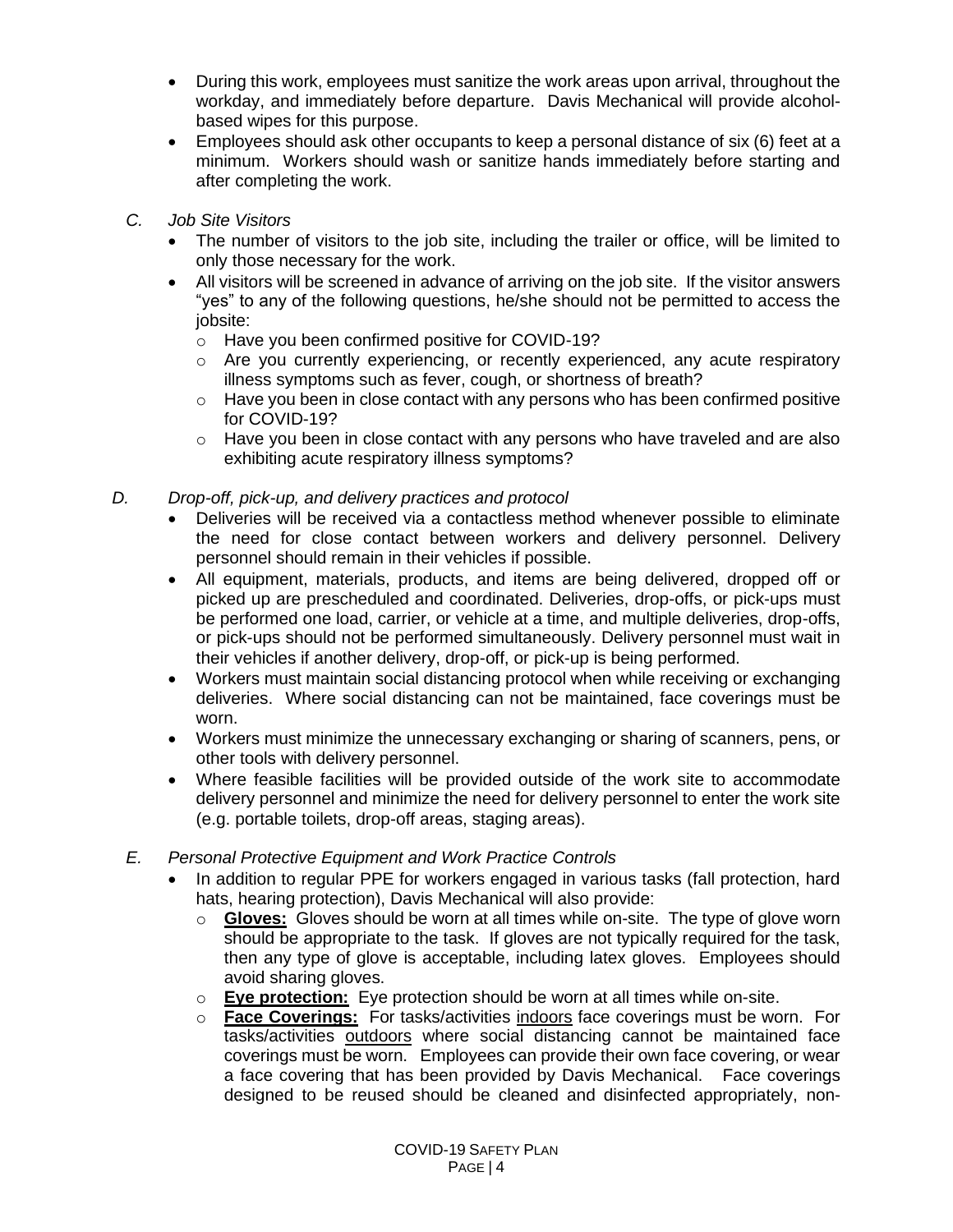reusable face coverings should be disposed of at the end of the shift. Masks that incorporate a valve designed to facilitate easy exhaling, mesh masks, or masks with openings, holes, visible gaps in the design or material, or vents are not sufficient face coverings because they allow exhaled droplets to be released into the air.

**NOTE:** The CDC is currently not recommending that healthy people wear N95 respirators to prevent the spread of COVID-19. Nevertheless, employees must wear N95 respirators if required by the work and if available.

- Due to the current shortage of N95 respirators, the following Work Practice Controls should be followed:
	- $\circ$  Keep dust down by using engineering and work practice controls, specifically through the use of water delivery and dust collection systems.
	- o Limit exposure time to the extent practicable.
	- $\circ$  Isolate workers in dusty operations by using a containment structure or distance to limit dust exposure to those employees who are conducting the tasks, thereby protecting nonessential workers and bystanders.
	- $\circ$  Institute a rigorous housekeeping program to reduce dust levels on the jobsite.

### **JOB SITE CLEANING AND DISINFECTING**

Davis Mechanical has instituted regular housekeeping practices, which include cleaning and disinfecting frequently used tools and equipment, and other elements of the work environment, where possible. Employees should regularly do the same in their assigned work areas.

- Jobsite trailers and break/lunchroom areas will be cleaned at least once per day. Employees performing cleaning will be issued proper personal protective equipment ("PPE"), such as nitrile, latex, or vinyl gloves and gowns, as recommended by the CDC.
- Any trash collected from the jobsite must be changed frequently by someone wearing nitrile, latex, or vinyl gloves.
- Any portable jobsite toilets should be cleaned by the leasing company at least twice per week and disinfected on the inside. Davis Mechanical will ensure that hand sanitizer dispensers are always filled. Frequently touched items (i.e. door pulls and toilet seats) will be disinfected frequently.
- Vehicles and equipment/tools should be cleaned at least once per day and before change in operator or rider.
- OSHA has indicated that a reliable report that an employee has tested positive for COVID-19 does not typically require an employer to perform special cleaning or decontamination of work environments, unless those environments are visibly contaminated with blood or other bodily fluids. Notwithstanding this, Davis Mechanical will clean those areas of the jobsite that a confirmed-positive individual may have contacted and it will do so before employees can access that work space again.
- Davis Mechanical will ensure that any disinfection shall be conducted using one of the following:
	- o Common EPA-registered household disinfectant;
	- o Alcohol solution with at least 60% alcohol; or
	- o Diluted household bleach solutions (if appropriate for the surface).
- Davis Mechanical will maintain Safety Data Sheets of all disinfectants used on site.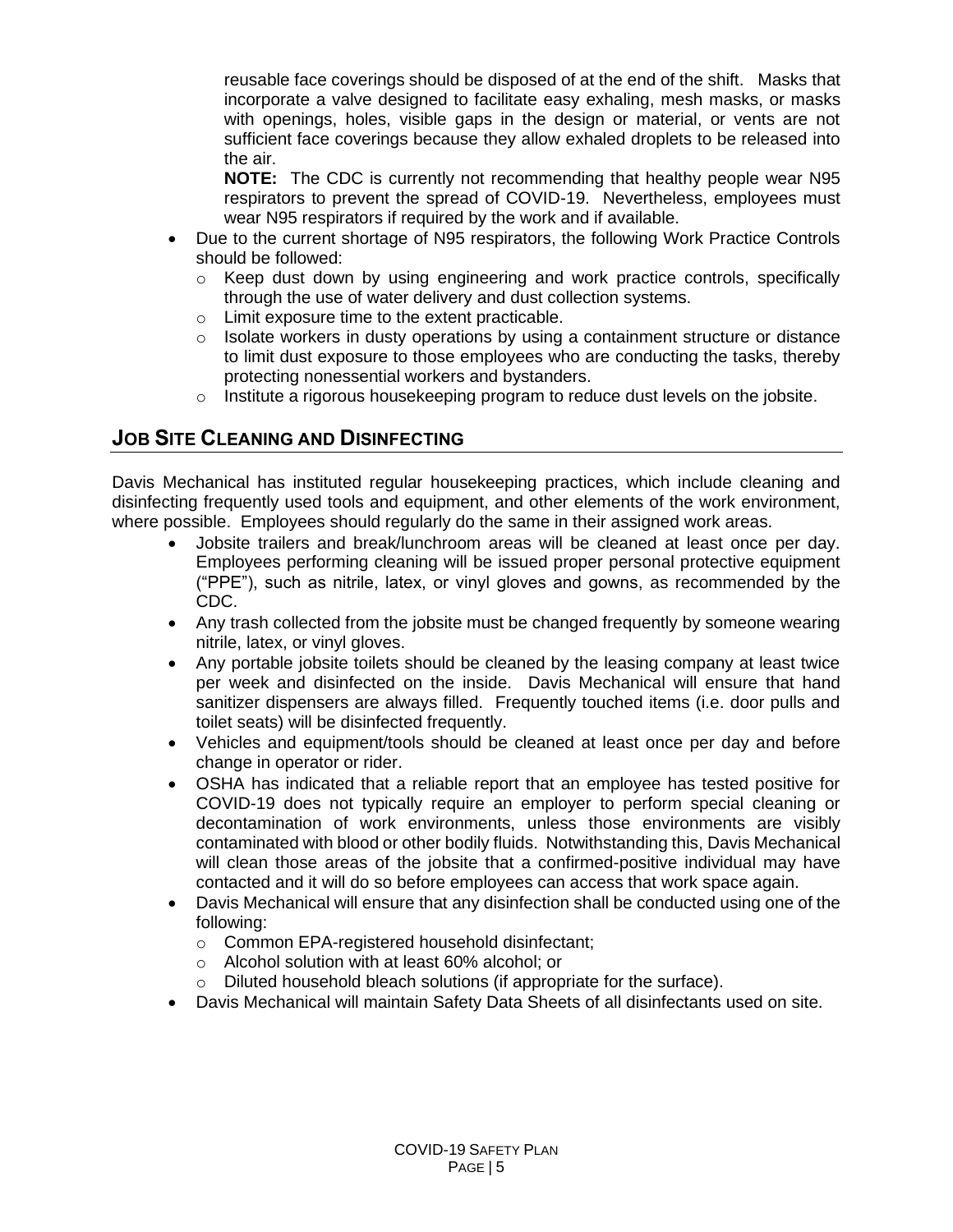#### **Employee Exhibits COVID-19 Symptoms**

• If an employee exhibits COVID-19 symptoms, the employee must remain at home until he or she is symptom free for 24 hours without the use of fever-reducing or other symptomaltering medicines (e.g., cough suppressants). Any employee who reports to work with symptoms will be directed to return home until he or she is symptom free for 24 hours. To the extent practical, employees should get tested if they exhibit signs/symptoms, and may be required to obtain a doctor's note clearing them to return to work.

#### **Employee Tests Positive for COVID-19 and had symptoms**

• Employees has symptoms and/or tested positive may return to work when: (1) at least 24 hours have passed without a fever; (2) respiratory symptoms have improved (e.g cough, shortness of breath) *and* (3) at least ten (10) days have passed since symptoms first appeared.

#### **Employee Tests positive for Covid-19 but had no symptoms**

• Employees that have no symptoms can return to work when 10 days have passed since the date of the test.

#### **Employee Has Close Contact with an Individual Who Has Tested Positive for COVID-19:**

- Non-Critical Infrastructure Employees who have come into close contact with an individual who has tested positive for COVID-19 (co-worker or otherwise) will be directed to selfquarantine for 14 days from the last date of close contact with that individual. Close contact is defined by the CDC as closer than six (6) feet for more than 15 minutes.
- Critical infrastructure workers who had been in close proximity to confirmed or suspected individuals with COVID-19 may be permitted to remain at work provided they remain symptom-free and follow the below additional precautions. A potential exposure means being a household contact or having close contact within 6 feet of an individual with confirmed or suspected COVID-19. The timeframe for having contact with an individual includes the period of time of 48 hours before the individual became symptomatic.
	- o **Pre-Screen**: Employers should measure the employee's temperature (ideally before entering the worksite) and assess symptoms prior to them starting work.
	- o **Regular Monitoring**: As long as the employee doesn't have a temperature or symptoms, they should self-monitor under the supervision of their employer's occupational health program.
	- o **Wear a Mask**: The employee should wear a face mask at all times while in the workplace for 14 days after last exposure.
	- o **Social Distance**: The employee should maintain 6 feet and practice social distancing as work duties permit in the workplace.
	- o **Disinfect and Clean workspaces**: Clean and disinfect all areas such as offices, bathrooms, common areas, shared electronic equipment routinely.
	- $\circ$  If the employee becomes sick during the day, they should be sent home immediately. Surfaces in their workspace should be cleaned and disinfected. Information on persons who had contact with the ill employee during the time the employee had symptoms and 2 days prior to symptoms should be compiled. Others at the worksite with close contact within 6 feet of the employee during this time would be considered exposed.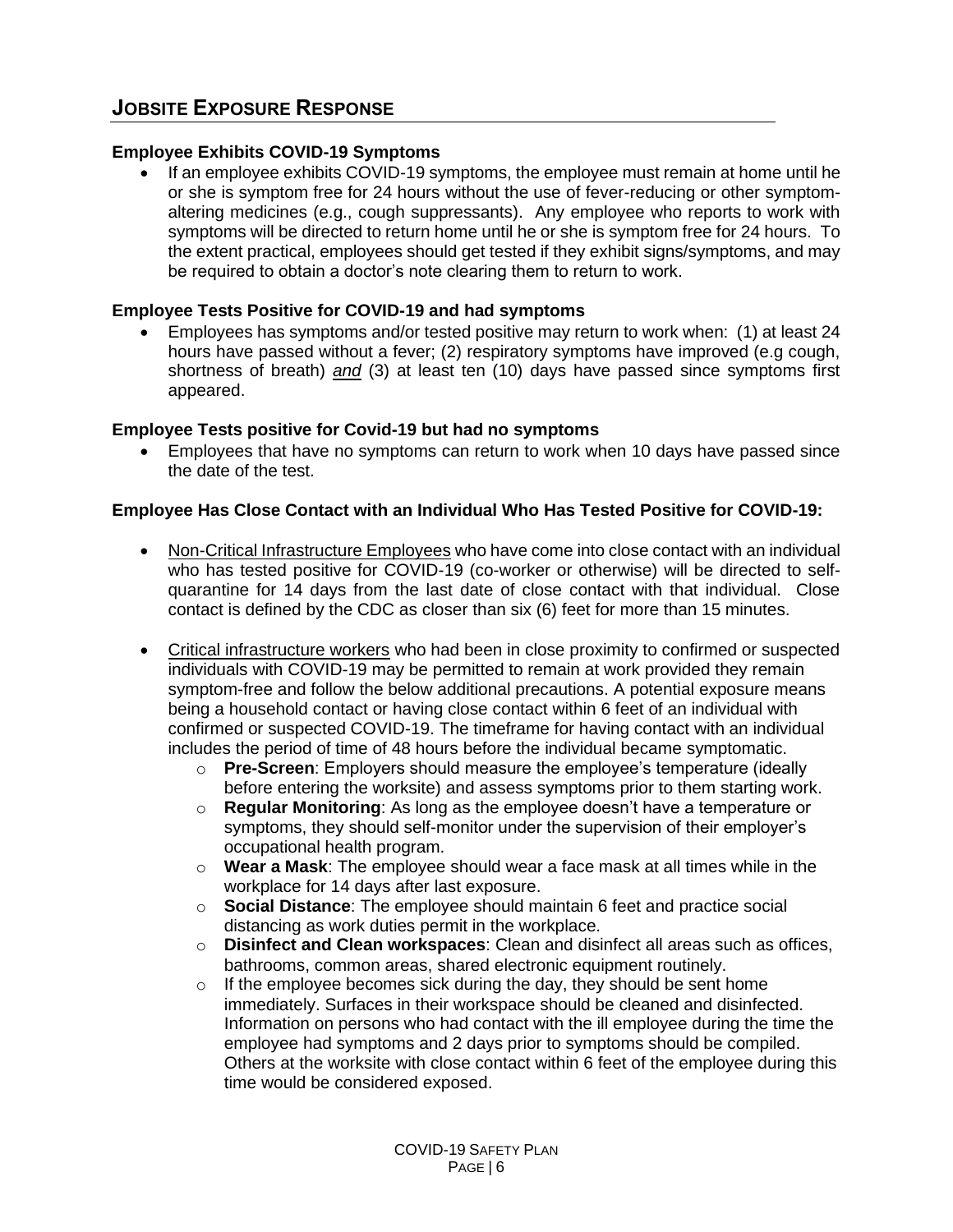$\circ$  Even this guidance comes with a recent caveat by the CDC, it "should not be misinterpreted as always being the first or most appropriate option to pursue in managing critical work tasks" and "home isolation may still be the best option"

#### **Can I return to work sooner if I test negative?**

- The CDC does not recommend using a test based strategy to determine when employees can return to work. Completing a test-based strategy is contingent upon the availability of ample testing supplies, laboratory capacity, and convenient access to testing.
	- o *Employee previously tested positive, and later tested negative:* If you previously tested positive, it would require two samples taken at least 24 hours apart to return to work. It not uncommon for someone who previously tested positive to continue to test positive for weeks after they no longer show any symptoms, even though they are not contagious/spreading the virus.
	- o *Employee was not symptomatic, and tested negative:* Even though you don't have symptoms if your test comes back positive you should stay home and away from the public for at least 10 days from when you were tested. As we learn more about the novel coronavirus, we are finding that people can be infectious even before they start to show symptoms. It could be that your test was done before your symptoms began or that you won't show symptoms at all.

### **Contact Tracing**

- If an employee has tested positive, conduct an investigation to determine co-workers who may have had close contact with the confirmed-positive employee in the prior 14 days and direct those individuals who have had close contact with the confirmed-positive employee to self-quarantine for 14 days from the last date of close contact with that employee.
- If applicable, notify any sub-contractors, vendors/suppliers or visitors who may have had close contact with the confirmed-positive employee. If an employee learns that he or she has come into close contact with a confirmed-positive individual outside of the workplace, he/she must alert a manager or supervisor of the close contact and self-quarantine for 14 days from the last date of close contact with that individual.

### **COMMUNICATION AND TRAINING**

The requirement of this COVID-19 Preparedness Plan has been communicated via conference call, toolbox talk, and email to all Davis Mechanical employees and necessary training was provided. Additional communication and training will be ongoing via conference call, toolbox talk and email. Training will be provided to all workers who did not receive the initial training and prior to initial assignment or reassignment.

Instructions will be communicated to all workers, including employees, temporary workers, staffing and labor-pools, independent contractors, subcontractors, vendors and outside technicians and customers, clients, patrons, guests and visitors about protections and protocols, including:

- 1) Social distancing protocols and practices;
- 2) Drop-off, pick-up, delivery and general in-store shopping;
- 3) Practices for hygiene and respiratory etiquette;
- 4) Recommendations or requirements regarding the use of masks, face-coverings and/or face-shields by workers and customers, clients, patrons, guests and visitors.

All workers and customers, clients, patrons, guests and visitors will also be advised not to enter the workplace if they are experiencing symptoms or have contracted COVID-19.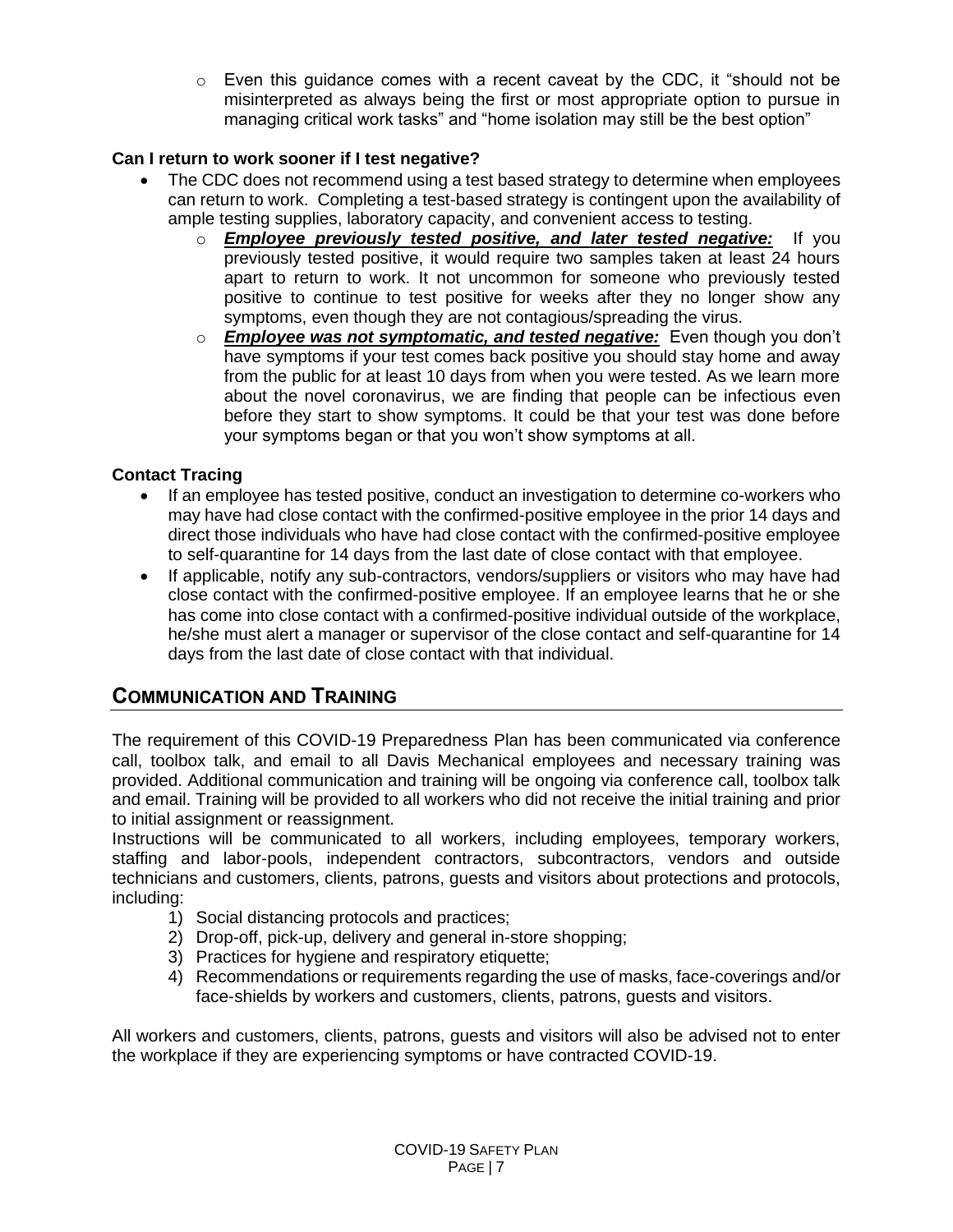Managers and supervisors are expected to monitor how effectively the program has been implemented; any concerns will be communicated to the Safety Coordinator. All management and workers are to take an active role and collaborate in carrying out the various aspects of this plan, and update the protections, protocols, work-practices and training as necessary. This COVID-19 Preparedness Plan has been certified by Davis Mechanical management and the plan was posted throughout the workplace and has been made readily available to all employees. It will be updated as necessary by the Safety Coordinator.

### **OSHA RECORDKEEPING**

If a confirmed case of COVID-19 is reported, Davis Mechanical will determine if it meets the criteria for recordability and reportability under OSHA's recordkeeping rule. OSHA requires construction employers to record work-related injuries and illnesses that meet certain severity criteria on the OSHA 300 Log, as well as complete the OSHA Form 301 (or equivalent) upon the occurrence of these injuries. For purposes of COVID-19, OSHA also requires employers to report to OSHA any work-related illness that (1) results in a fatality, or (2) results in the in-patient hospitalization of one or more employee. "In-patient" hospitalization is defined as a formal admission to the in-patient service of a hospital or clinic for care or treatment.

OSHA has made a determination that COVID-19 should *not* be excluded from coverage of the rule – like the common cold or the seasonal flu – and, thus, OSHA is considering it an "illness." However, OSHA has stated that only confirmed cases of COVID-19 should be considered an illness under the rule. Thus, if an employee simply comes to work with symptoms consistent with COVID-19 but is not a confirmed diagnosis, the recordability analysis is not necessarily triggered at that time.

If an employee has a confirmed case of COVID-19, Davis Mechanical will conduct an assessment of any workplace exposures to determine if the case is work-related. Work-relatedness is presumed for illnesses that result from events or exposures in the work environment, unless it meets certain exceptions. One of those exceptions is that the illness involves signs or symptoms that surface at work but result solely from a non-work-related event or exposure that occurs *outside* of the work environment. Thus, if an employee develops COVID-19 *solely* from an exposure outside of the work environment, it would *not* be work-related, and thus not recordable.

Davis Mechanical's assessment will consider the work environment itself, the type of work performed, the risk of person-to-person transmission given the work environment, and other factors such as community spread. Further, if an employee has a confirmed case of COVID-19 that is considered work-related, Davis Mechanical will report the case to OSHA if it results in a fatality within 30 days or an in-patient hospitalization within 24-hours of the exposure incident.

### **CONFIDENTIALITY/PRIVACY**

Except for circumstances in which Davis Mechanical is legally required to report workplace occurrences of communicable disease, the confidentiality of all medical conditions will be maintained in accordance with applicable law and to the extent practical under the circumstances. When it is required, the number of persons who will be informed that an unnamed employee has tested positive will be kept to the minimum needed to comply with reporting requirements and to limit the potential for transmission to others. Davis Mechanical reserves the right to inform other employees that an unnamed co-worker has been diagnosed with COVID-19 if the other employees might have been exposed to the disease so the employees may take measures to protect their own health. Davis Mechanical also reserves the right to inform sub-contractors,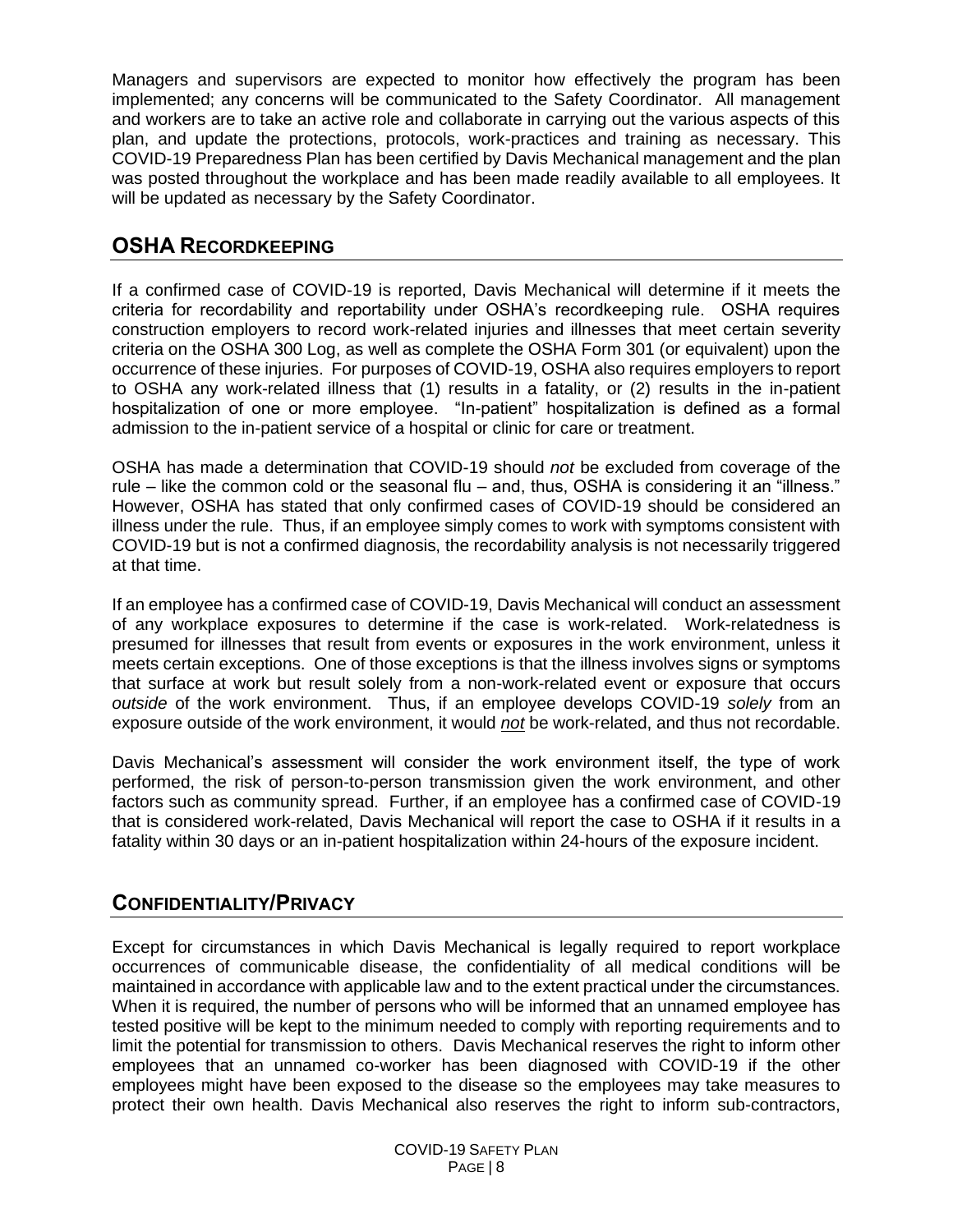vendors/suppliers or visitors that an unnamed employee has been diagnosed with COVID-19 if they might have been exposed to the disease so those individuals may take measures to protect their own health.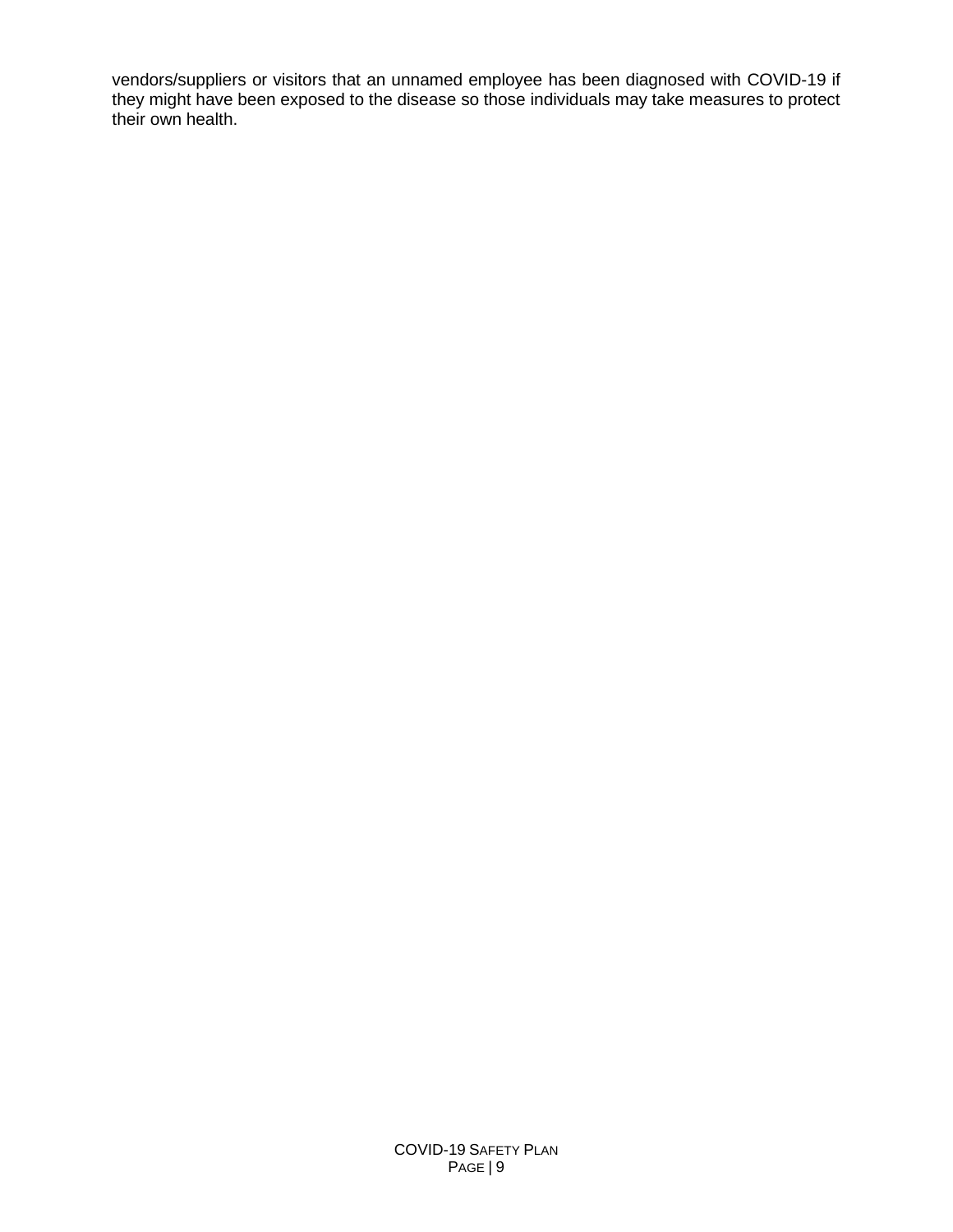## APPENDIX A

## COVID-19 CHECKLIST FOR EMPLOYERS AND EMPLOYEES

COVID-19 SAFETY PLAN PAGE | 10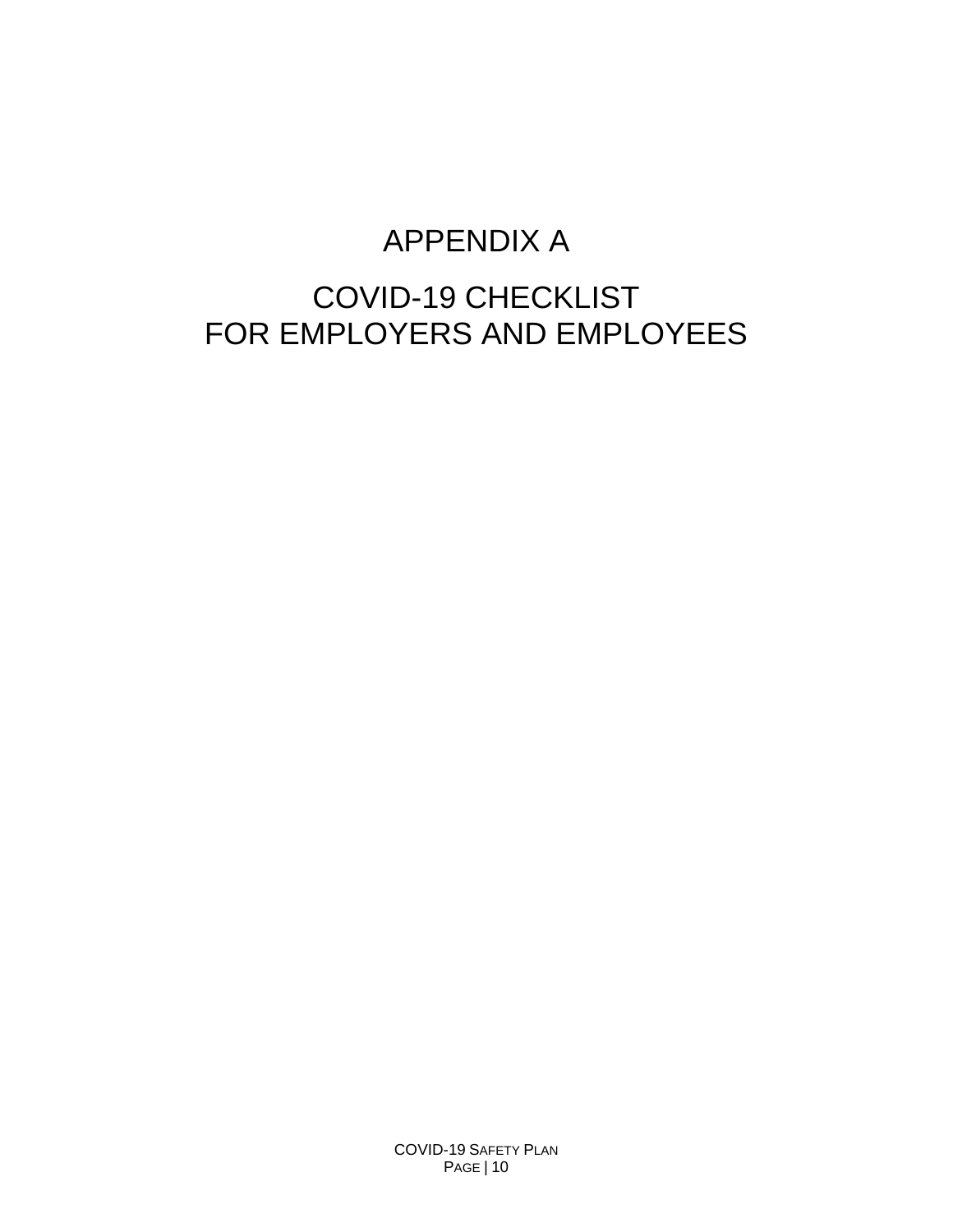#### **COVID-19 Checklist for Employers and Employees**

#### **Know the Symptoms of COVID-19**

- Coughing, fever, shortness of breath, and difficulty breathing.
- Early symptoms may include chills, body aches, sore throat, headache, diarrhea, nausea/vomiting, and runny nose. If you develop a fever and symptoms of respiratory illness, DO NOT GO TO WORK and call your supervisor and health-care provider immediately. Do the same thing if you come into close contact with someone showing these symptoms.

#### **Employer Responsibilities**

- Develop a COVID-19 Exposure Action Plan.
- Conduct safety meetings (toolbox talks) by phone if possible. If not, instruct employees to maintain 6-feet between each other. The foreman/supervisor will track attendance verbally rather than having employees sign an attendance sheet.
- Access to the job site and work trailer will be limited to only those necessary for the work.
- All visitors will be pre-screened to ensure they are not exhibiting symptoms.
- Employees, contractors, and visitors will be asked to leave the jobsite and return home if they are showing symptoms.
- Provide hand sanitizer and maintain Safety Data Sheets of all disinfectants used on site.
- Provide protective equipment (PPE) to any employees assigned cleaning/disinfecting tasks.

#### **Employee Responsibilities**

- Become familiar with the Exposure Action Plan and follow all elements of the Plan.
- Practice good hygiene: wash hands with soap and water for at least 20 seconds. If these are not available, use alcohol-based hand rub with at least 60% alcohol. Avoid touching your face, eyes, food, etc. with unwashed hands.

#### **Cleaning/Disinfecting Job Sites and Other Protective Measures**

- Clean and disinfect frequently used tools and equipment on a regular basis. This includes other elements of the jobsite where possible. Employees should regularly do the same in their assigned work areas.
- Clean shared spaces such as trailers and break/lunchrooms at least once per day.
- Disinfect shared surfaces (door handles, machinery controls, etc.) on a regular basis.
- Avoid sharing tools with co-workers. If not, disinfect before and after each use.
- Arrange for any portable job site toilets be cleaned by the leasing company at least twice per week and disinfected on the inside.
- Trash collected from the jobsite must be changed frequently by someone wearing gloves.

#### **Personal Protective Equipment and Alternate Work Practice Controls**

- Provide and wear the proper PPE (safety glasses, gloves, face coverings).
- Keep the dust down by using engineering and work practice controls, specifically through the use of water delivery and dust collection systems.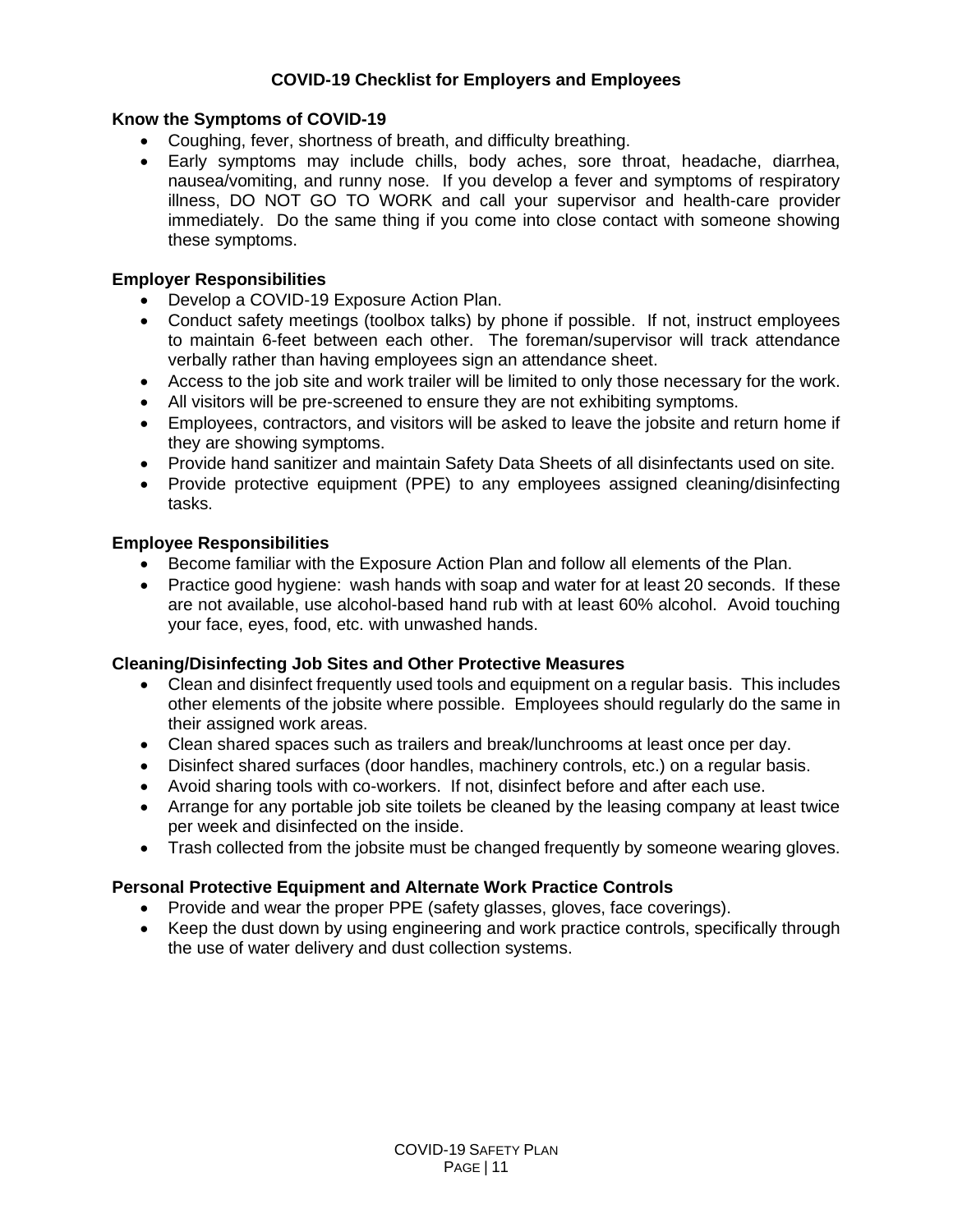# APPENDIX B COVID-19 TOOLBOX TALK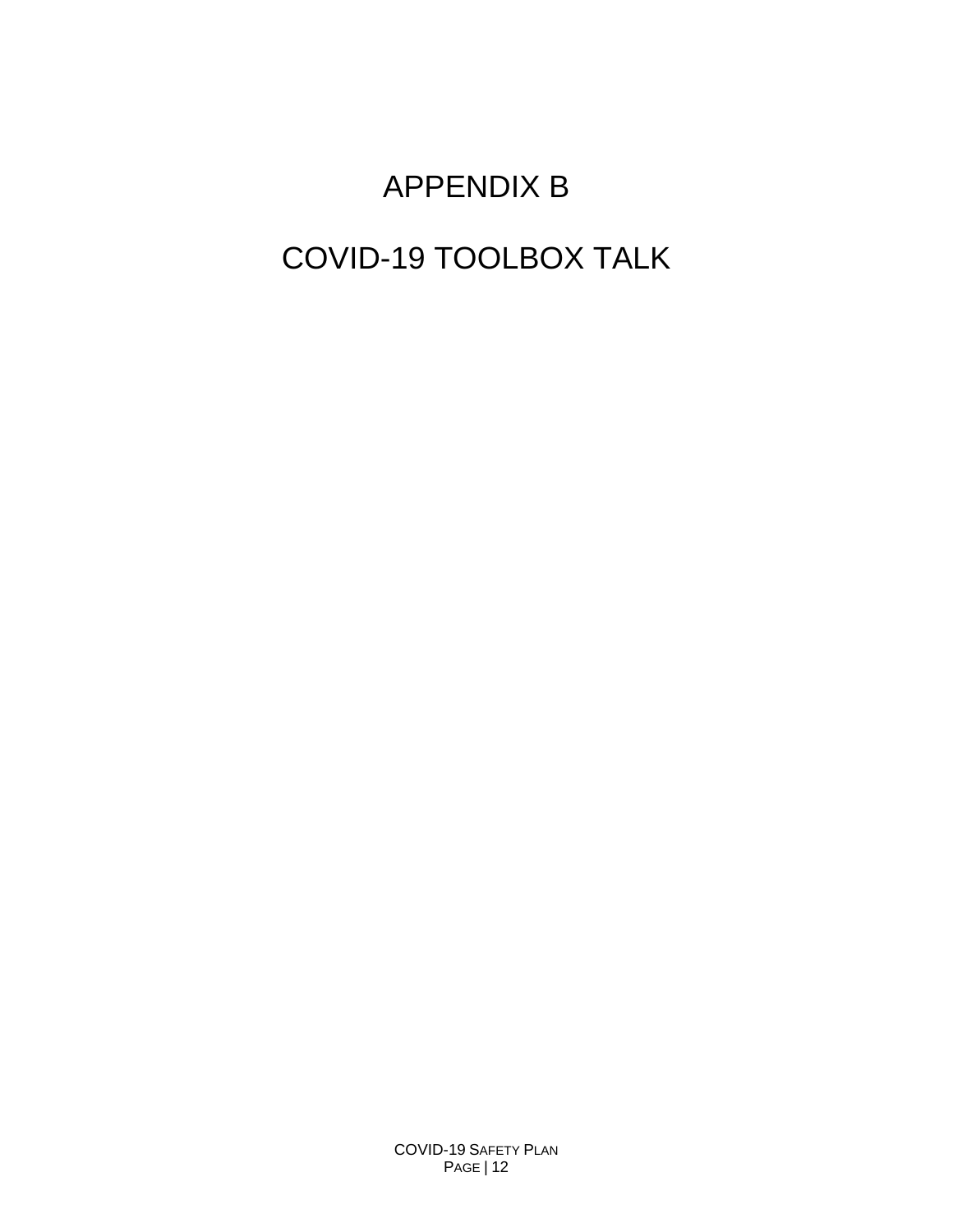#### **What is COVID-19?**

The novel coronavirus, COVID-19 is one of seven types of known human coronaviruses. COVID-19, like the MERS and SARS coronaviruses, likely evolved from a virus previously found in animals. The remaining known coronaviruses cause a significant percentage of colds in adults and children, and these are not a serious threat for otherwise healthy adults.

Patients with confirmed COVID-19 infection have reportedly had mild to severe respiratory illness with symptoms such as fever, cough, and shortness of breath.

According to the U.S. Department of Health and Human Services/Centers for Disease Control and Prevention ("CDC"), Chinese authorities identified an outbreak caused by a novel—or new coronavirus. The virus can cause mild to severe respiratory illness. The outbreak began in Wuhan, Hubei Province, China, and has spread to a growing number of other countries including the United States.

#### **How is COVID-19 Spread?**

COVID-19, like other viruses, can spread between people. Infected people can spread COVID-19 through their respiratory secretions, especially when they cough or sneeze. According to the CDC, spread from person-to-person is most likely among close contacts (about 6 feet). Personto-person spread is thought to occur mainly *via* respiratory droplets produced when an infected person coughs or sneezes, like influenza and other respiratory pathogens. These droplets can land in the mouths or noses of people who are nearby or possibly be inhaled into the lungs. It is currently unclear if a person can get COVID-19 by touching a surface or object that has the virus on it and then touching their own mouth, nose, or possibly their eyes.

In assessing potential hazards, employers should consider whether their workers may encounter someone infected with COVID-19 in the course of their duties. Employers should also determine if workers could be exposed to environments (e.g., worksites) or materials (e.g., laboratory samples, waste) contaminated with the virus.

Depending on the work setting, employers may also rely on identification of sick individuals who have signs, symptoms, and/or a history of travel to COVID-19-affected areas that indicate potential infection with the virus, in order to help identify exposure risks for workers and implement appropriate control measures.

There is much more to learn about the transmissibility, severity, and other features associated with COVID-19, and investigations are ongoing.

#### **COVID-19 Prevention and Work Practice Controls:**

#### Worker Responsibilities

- Frequently wash your hands with soap and water for at least 20 seconds. When soap and running water are unavailable, use an alcohol-based hand rub with at least 60% alcohol. Always wash hands that are visibly soiled.
- Cover your mouth and nose with a tissue when you cough or sneeze or use the inside of your elbow.
- Avoid touching your eyes, nose, or mouth with unwashed hands.
- Avoid close contact with people who are sick.
- Employees who have symptoms (i.e., fever, cough, or shortness of breath) should notify their supervisor and stay home—DO NOT GO TO WORK.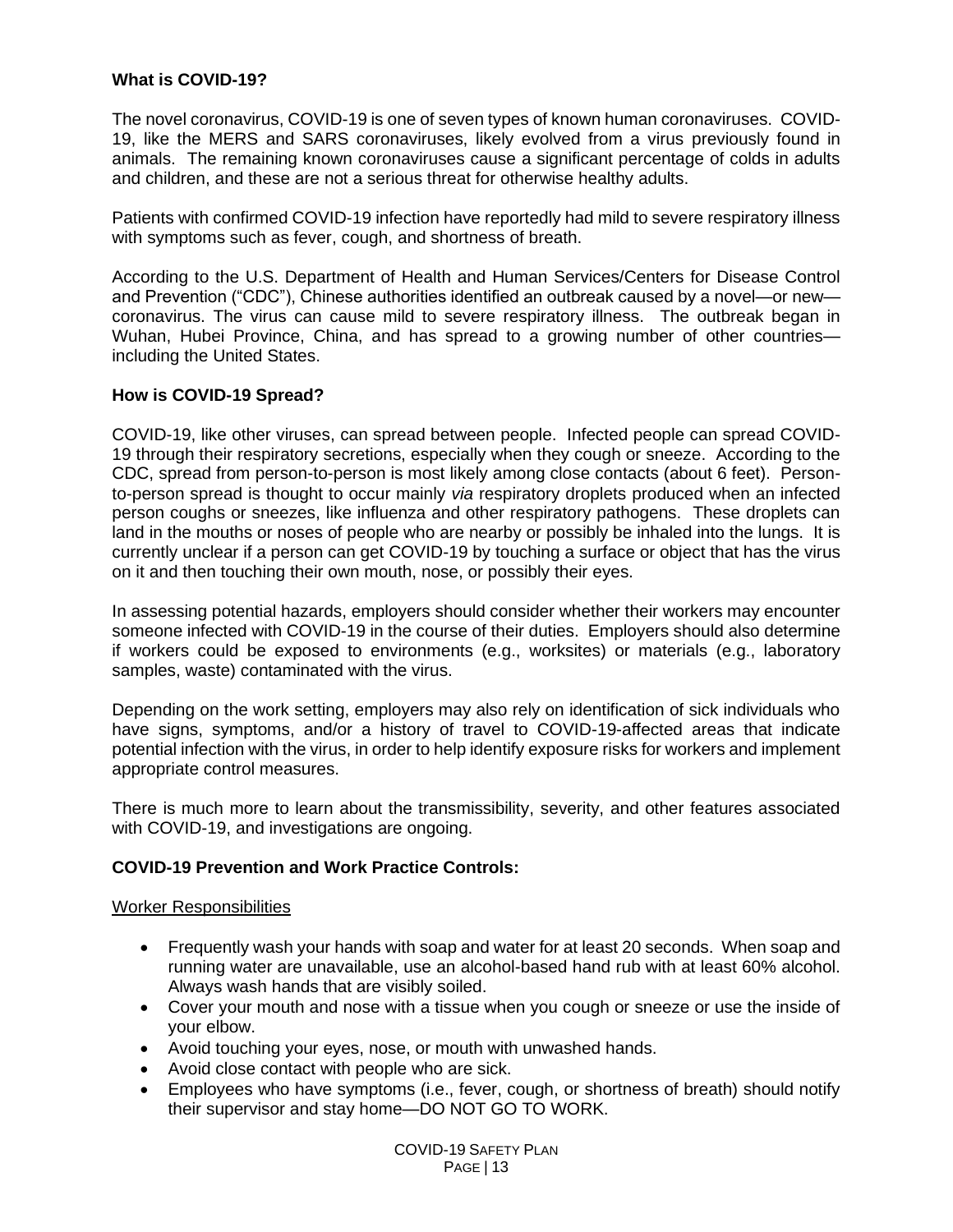- Sick employees should follow CDC [recommended steps.](https://www.cdc.gov/coronavirus/2019-ncov/about/steps-when-sick.html) Employees should not return to work until the criteria to [discontinue home isolation](https://www.cdc.gov/coronavirus/2019-ncov/hcp/disposition-in-home-patients.html) are met, in consultation with healthcare providers and state and local health departments.
- Employees must avoid physical contact with others and shall direct others (coworkers/contractors/visitors) to increase personal space to at least six (6) feet, where possible. Where work trailers are used, only necessary employees should enter the trailers and all employees should maintain social distancing while inside the trailers.
- For tasks/activities where social distancing can not be maintained, face coverings must be worn. Employees can provide their own face covering, or wear a face covering that has been provided by Davis Mechanical. Face coverings designed to be reused should be cleaned and disinfected appropriately, non reusable face coverings should be disposed of at the end of the shift.

#### General Job Site / Office Practices

- Clean AND disinfect frequently touched objects and surfaces such as workstations, keyboards, telephones, handrails, and doorknobs. Dirty surfaces can be cleaned with soap and water prior to disinfection. To disinfect, use [products that meet EPA's criteria](https://www.epa.gov/pesticide-registration/list-n-disinfectants-use-against-sars-cov-2)  [for use against SARS-CoV-2,](https://www.epa.gov/pesticide-registration/list-n-disinfectants-use-against-sars-cov-2) the cause of COVID-19, and are appropriate for the surface.
- Avoid using other employees' phones, desks, offices, or other work tools and equipment, when possible. If necessary, clean and disinfect them before and after use.
- Clean and disinfect frequently used tools and equipment on a regular basis.
	- o This includes other elements of the jobsite where possible.
	- o Employees should regularly do the same in their assigned work areas.
- Clean shared spaces such as trailers and break/lunchrooms at least once per day.
- Disinfect shared surfaces (door handles, machinery controls, etc.) on a regular basis.
- Avoid sharing tools with co-workers if it can be avoided. If not, disinfect before and after each use.
- Arrange for any portable job site toilets to be cleaned by the leasing company at least twice per week and disinfected on the inside.
- Any trash collected from the jobsite must be changed frequently by someone wearing gloves.
- In addition to regular PPE for workers engaged in various tasks (fall protection, hard hats, hearing protection), employers will also provide:
	- $\circ$  Gloves: Gloves should be worn at all times while on-site. The type of glove worn should be appropriate to the task. If gloves are not typically required for the task, then any type of glove is acceptable, including latex gloves. Gloves should not be shared if at all possible.
	- o Eye protection: Eye protection should be worn at all times while on-site.
	- o Face Coverings: For tasks/activities indoors face coverings must be worn. For tasks/activities outdoors where social distancing cannot be maintained face coverings must be worn. Employees can provide their own face covering, or wear a face covering that has been provided by Davis Mechanical. Face coverings designed to be reused should be cleaned and disinfected appropriately, non reusable face coverings should be disposed of at the end of the shift.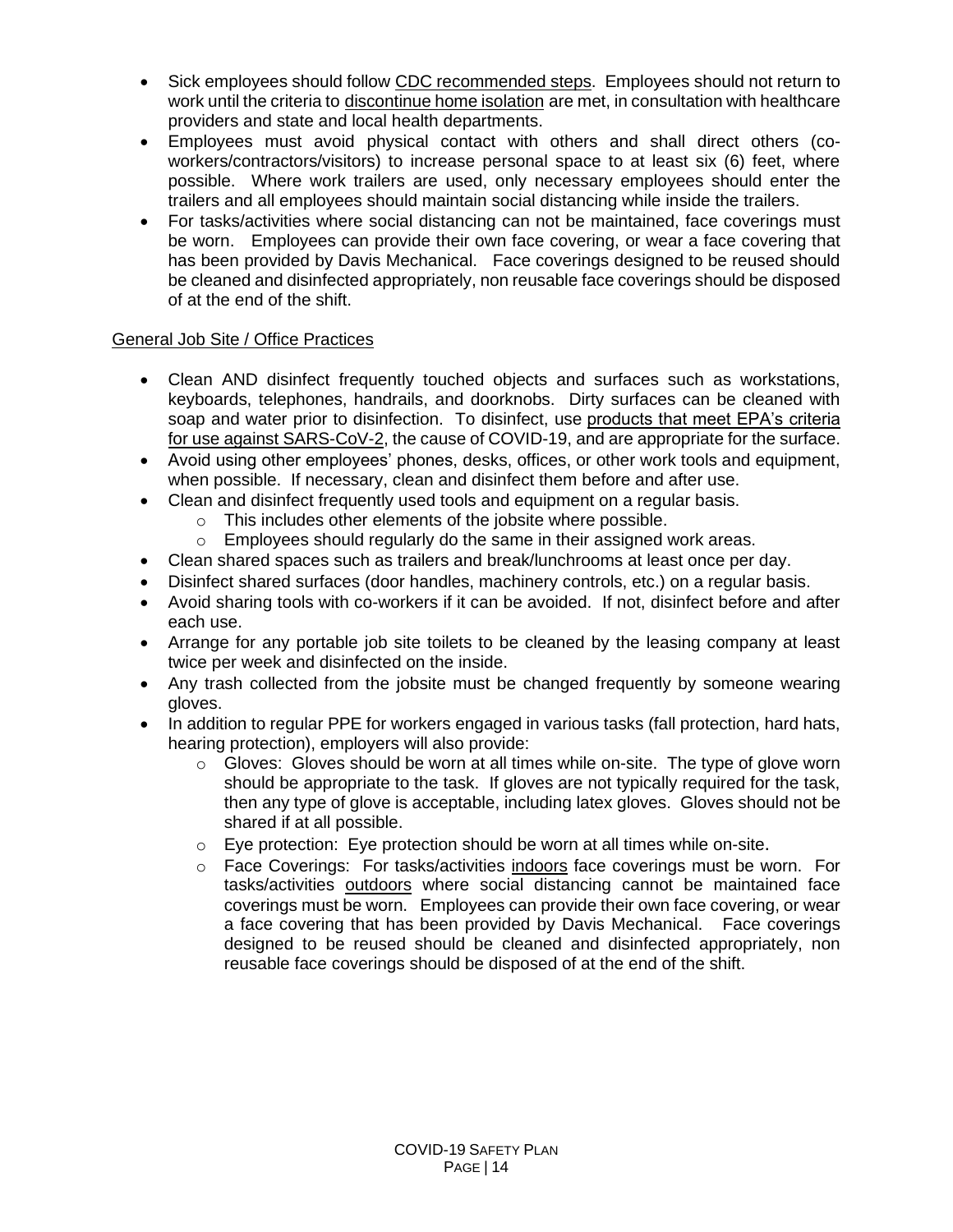# APPENDIX C

# FFCRA REQUIRED POSTING

COVID-19 SAFETY PLAN PAGE | 15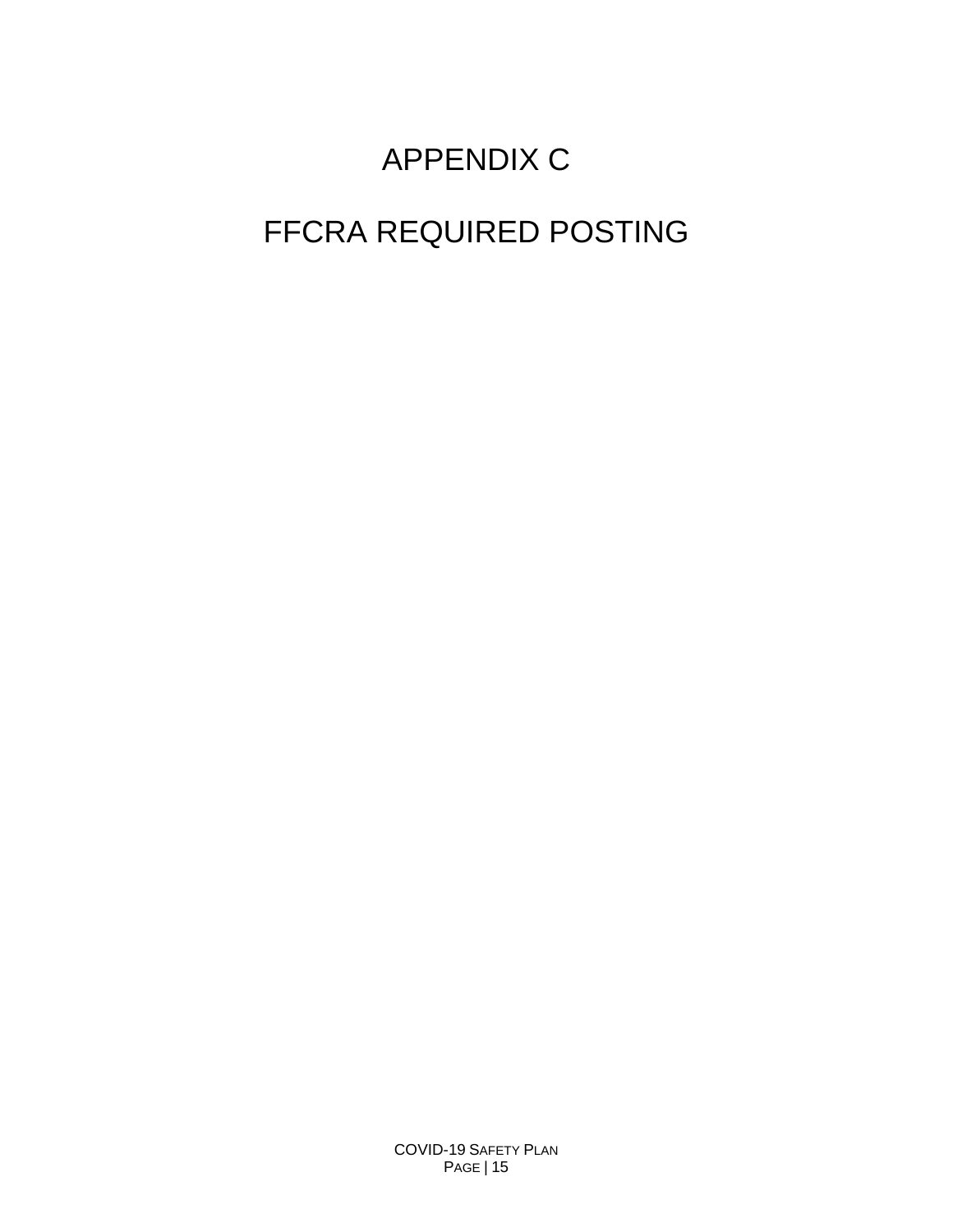# EMPLOYEE RIGH PAID SICK LEAVE AND EXPANDED FAMILY AND MEDICAL LEAV

UNDER THE FAMILIES FIRST CORONAVIRUS RESPONSE ACT

The Families First Coronavirus Response Act (FFCRA or Act) requires certain employers to provide their employees with paid sick leave and expanded family and medical leave for specified reasons related to COVID-19. These provisions will apply from April 1, 2020 through December 31, 2020.

#### **PAID LEAVE ENTITLEMENTS**

#### Generally, employers covered under the Act must provide employees:

Up to two weeks (80 hours, or a part-time employee's two-week equivalent) of paid sick leave based on the higher of their regular rate of pay, or the applicable state or Federal minimum wage, paid at:

- . 100% for qualifying reasons #1-3 below, up to \$511 daily and \$5,110 total;
- . % for qualifying reasons #4 and 6 below, up to \$200 daily and \$2,000 total; and
- Up to 12 weeks of paid sick leave and expanded family and medical leave paid at 36 for qualifying reason #5 below for up to \$200 daily and \$12,000 total.

A part-time employee is eligible for leave for the number of hours that the employee is normally scheduled to work over that period.

#### **ELIGIBLE EMPLOYEES**

In general, employees of private sector employers with fewer than 500 employees, and certain public sector employers, are eligible for up to two weeks of fully or partially paid sick leave for COVID-19 related reasons (see below). Employees who have been employed for at least 30 days prior to their leave request may be eligible for up to an additional 10 weeks of partially paid expanded family and medical leave for reason #5 below.

#### **DIALIFYING REASONS FOR LEAVE RELATED TO COVID-19**

An employee is entitled to take leave related to COVID-19 if the employee is unable to work, including unable to telework, because the employee:

| is subject to a Federal, State, or local quarantine or<br>isolation order related to COVID-19:<br>has been advised by a health care provider to | 5. is caring for his or her child whose school or<br>place of care is closed (or child care provider is<br>unavailable) due to COVID-19 related reasons; or |  |
|-------------------------------------------------------------------------------------------------------------------------------------------------|-------------------------------------------------------------------------------------------------------------------------------------------------------------|--|
| self-quarantine related to COVID-19:                                                                                                            | 6. is experiencing any other substantially-similar                                                                                                          |  |
| is experiencing COVID-19 symptoms and is seeking<br>a medical diagnosis;                                                                        | condition specified by the U.S. Department of<br>Health and Human Services.                                                                                 |  |
| is caring for an individual subject to an order described<br>in (1) or self-quarantine as described in (2);                                     |                                                                                                                                                             |  |

#### **- ENFORCEMENT**

The U.S. Department of Labor's Wage and Hour Division (WHD) has the authority to investigate and enforce compliance with the FFCRA. Employers may not discharge, discipline, or otherwise discriminate against any employee who lawfully takes paid sick leave or expanded family and medical leave under the FFCRA, files a complaint, or institutes a proceeding under or related to this Act. Employers in violation of the provisions of the FFCRA will be subject to penalties and enforcement by WHD.



**WAGE AND HOUR DIVISION** UNITED STATES DEPARTMENT OF LABOR

For additional information or to file a complaint: 1-866-487-9243 TTY: 1-877-889-5627 dol.gov/agencies/whd



WH1422 REV 03/20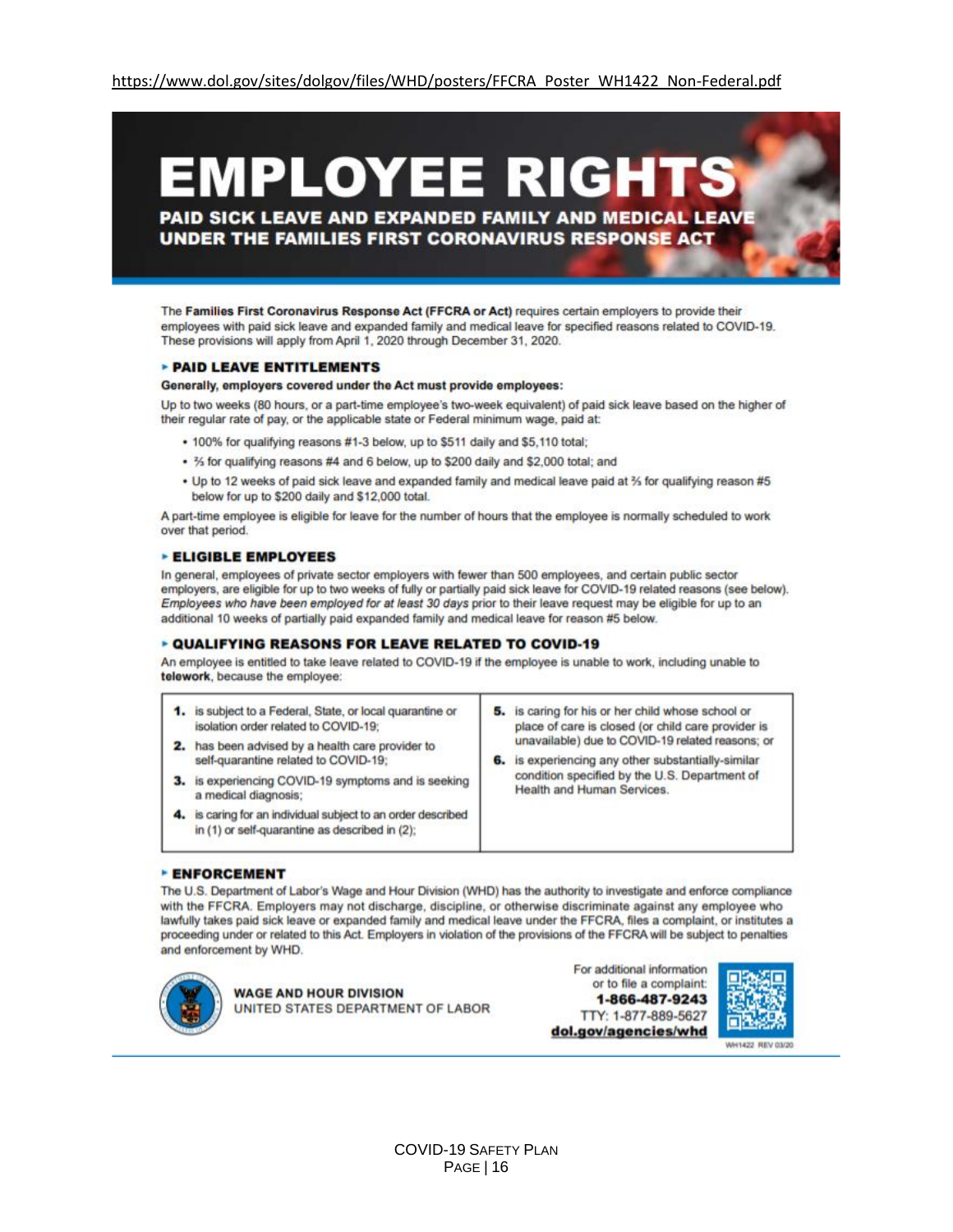# APPENDIX D

# HEALTH SCREENING CHECKLIST

COVID-19 SAFETY PLAN PAGE | 17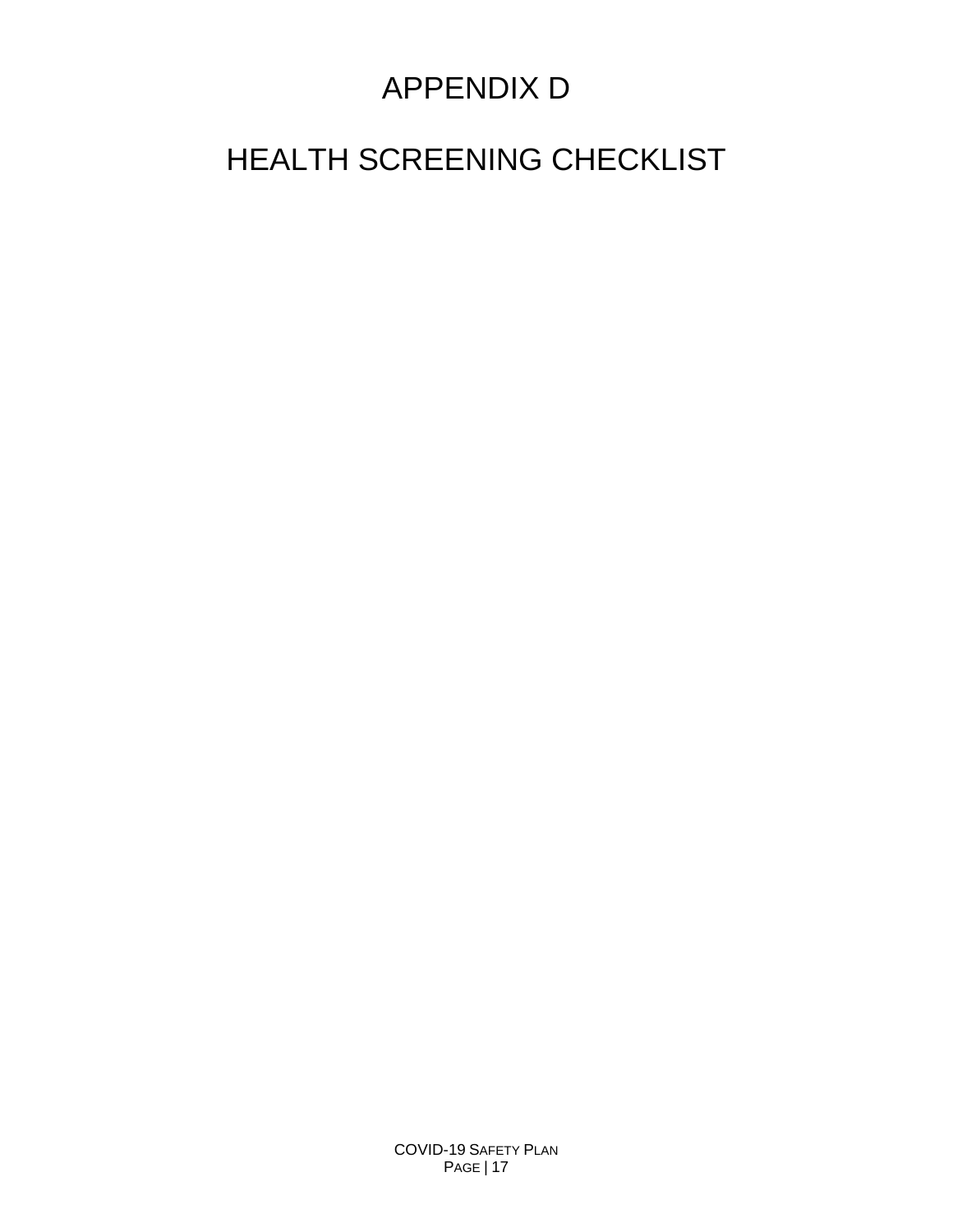# **VISITOR AND EMPLOYEE HEALTH SCREENING CHECKLIST**



#### CONDUCT HEALTH SCREENING EACH TIME EMPLOYEES OR VISITORS ENTER THE FACILITY.

You may also opt to conduct temperature screening if it can be done with proper social distancing, protection, and hygiene protocols. However, temperature screening is not required.

If a worker or visitor answers "Yes" to any of the screening questions, they should be advised to go home, stay away from other people, and contact their health care provider.

Have you had any of the following symptoms since your last day at work or the last time you were here that you cannot attribute to another health condition?

#### Please answer "Yes" or "No" to each question. Do you have:

- $\Box$  Fever or feeling feverish?
- $\Box$  Chills?
- $\Box$  A new cough?
- $\Box$  Shortness of breath?
- $\Box$  A new sore throat?
- $\Box$  New muscle aches?
- $\Box$  New headache?
- $\Box$  New loss of smell or taste?



05/20/2020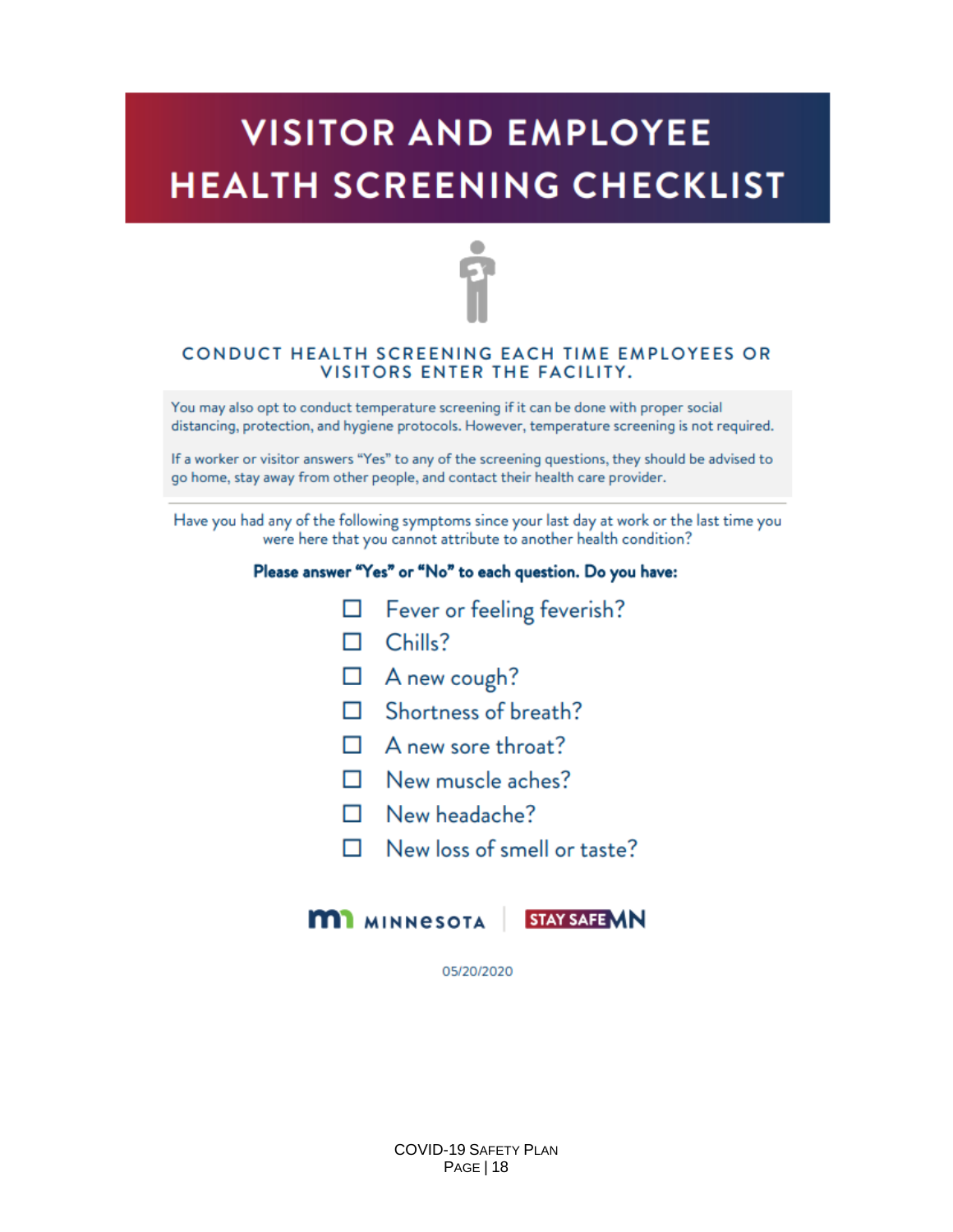# APPENDIX E

# ADDITIONAL GUIDANCE AND RESOURCES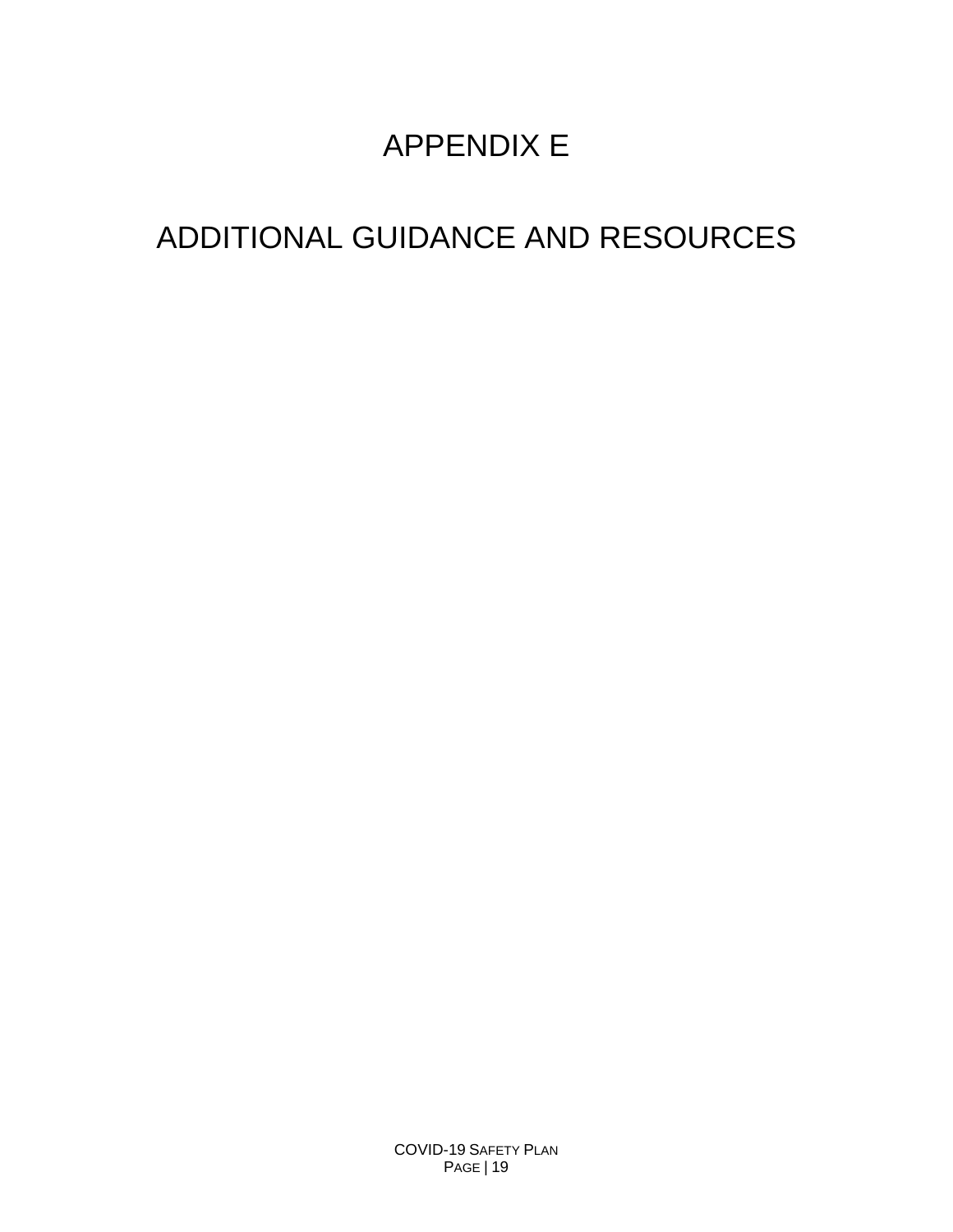#### **ADDITIONAL GUIDANCE AND RESOURCES**

#### *General*

Centers for Disease Controal and Prevention (CDC): Coronavirus (COVID-19) – [www.cdc.gov/coronavirus/2019-nCoV](http://www.cdc.gov/coronavirus/2019-nCoV)

Minnesota Department of Health (MDH): Coronavirus – [www.health.state.mn.us/diseases/coronavirus](http://www.health.state.mn.us/diseases/coronavirus)

State of Minnesota: COVID-19 response – [https://mn.gov/covid19](https://mn.gov/covid19/)

#### *Businesses*

CDC: Resources for businesses and employers - [www.cdc.gov/coronavirus/2019](http://www.cdc.gov/coronavirus/2019-ncov/community/organizations/businesses-employers.html) [ncov/community/organizations/businesses-employers.html](http://www.cdc.gov/coronavirus/2019-ncov/community/organizations/businesses-employers.html)

CDC: General business frequently asked questions – [www.cdc.gov/coronavirus/2019](http://www.cdc.gov/coronavirus/2019-ncov/community/general-business-faq.html) [ncov/community/general-business-faq.html](http://www.cdc.gov/coronavirus/2019-ncov/community/general-business-faq.html)

CDC: Building/business ventilation – [www.cdc.gov/coronavirus/2019](http://www.cdc.gov/coronavirus/2019-ncov/community/guidance-business-response.html) [ncov/community/guidance-business-response.html](http://www.cdc.gov/coronavirus/2019-ncov/community/guidance-business-response.html)

MDH: Businesses and employers: COVID-19 – [www.health.state.mn.us/diseases/coronavirus/businesses.html](http://www.health.state.mn.us/diseases/coronavirus/businesses.html)

MDH: Health screening checklist – [www.health.state.mn.us/diseases/coronavirus/facilityhlthscreen.pdf](http://www.health.state.mn.us/diseases/coronavirus/facilityhlthscreen.pdf)

MDH: Materials for businesses and employers – [www.health.state.mn.us/diseases/coronavirus/materials](http://www.health.state.mn.us/diseases/coronavirus/materials)

Minnesota Department of Employment and Economic Development (DEED): COVID-19 information and resources – <https://mn.gov/deed/newscenter/covid/>

Minnesota Department of Labor and Industry (DLI): Updates related to COVID-19 – [www.dli.mn.gov/updates](http://www.dli.mn.gov/updates)

Federal OSHA – [www.osha.gov](http://www.osha.gov/)

#### *Handwashing*

MDH: Handwashing video translated into multiple languages – [www.youtube.com/watch?v=LdQuPGVcceg](http://www.youtube.com/watch?v=LdQuPGVcceg)

#### *Respiratory etiquette: Cover your cough or sneeze*

CDC: [www.cdc.gov/coronavirus/2019-ncov/prevent-getting-sick/prevention.html](http://www.cdc.gov/coronavirus/2019-ncov/prevent-getting-sick/prevention.html)

CDC: [www.cdc.gov/healthywater/hygiene/etiquette/coughing\\_sneezing.html](http://www.cdc.gov/healthywater/hygiene/etiquette/coughing_sneezing.html)

MDH: [www.health.state.mn.us/diseases/coronavirus/prevention.html](http://www.health.state.mn.us/diseases/coronavirus/prevention.html)